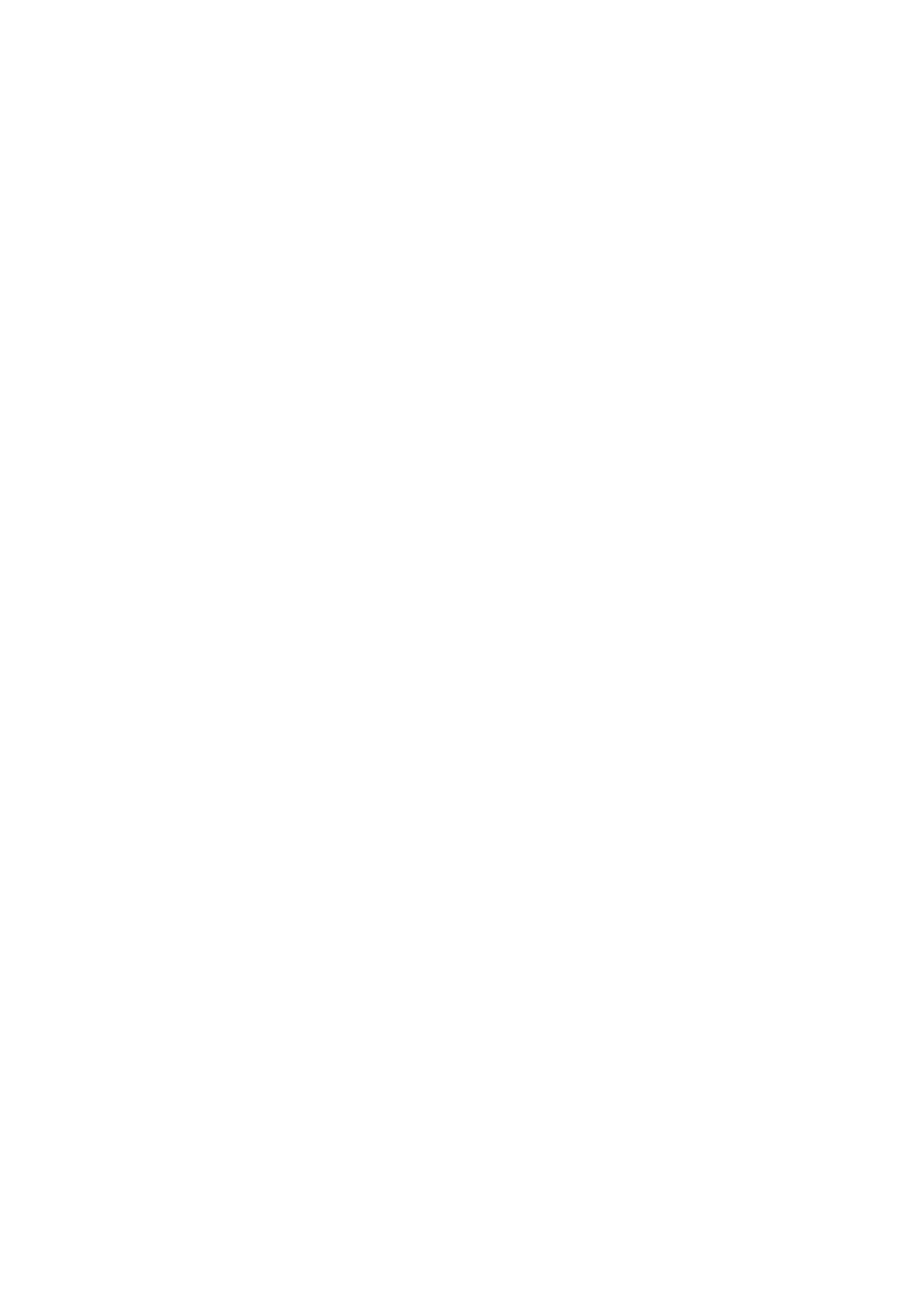.<br>انجمن ریاضی ایران

سی و پنجمین مسابقهٔ ریاضی دانشجویی کشور

دانشگاه شهید بهشتی، ۱۳–۱۷ اردیبهشت ۱۳۹۰

## نتايج تيمي

| رتبه              | نام تیم                         | نام سرپرست             |          |                               |                                           | تعداد اعضا جمع نمرات ميانگين كمينه نمرات بيشينه نمرات |                        |
|-------------------|---------------------------------|------------------------|----------|-------------------------------|-------------------------------------------|-------------------------------------------------------|------------------------|
|                   | ۱۷ دانشگاه ولی عصر رفسنجان      | دكتر محمد شفيعي        | $\Delta$ | 159                           | $\uparrow \upalpha \uparrow \uplambda$    | $\mathcal{A}$                                         | ۵۹                     |
|                   | ۱۸ دانشگاه مازندران             | دكتر روح اله يوسف پور  | ۵        | $\bigwedge$                   | $\tau\tau.\tau$                           | $\mathcal{O}(\mathcal{A})$                            | ۵٢                     |
|                   | ۱۹ دانشگاه سمنا <i>ن</i>        | دكتر راضيه محجوب       | ۵        | $\langle \cdot \rangle$       | $\mathbf{Y}\boldsymbol{\cdot} \mathbf{Y}$ | $\mathbf Y$                                           | $\mathfrak{r}$ .       |
|                   | ۲۰ دانشگاه تربیت معلم سبزوار    | خانم دكتر ليلا شريفان  | ۵        | $\gamma\gamma$                | $\lambda \lambda$                         | $\ddot{\phantom{0}}$                                  | $\forall \forall$      |
|                   | ۲۱ دانشگاه تبریز                | دكتر اصغر رنجبري       | ۵        | $\gamma\gamma$                | $\lambda x$                               | $\mathbf{\tilde{v}}$                                  | $\uparrow\uparrow$     |
|                   | ۲۲ دانشگاه کاشان                | دكتر غلامحسين فتح تبار | ۵        | ٨٧                            | V.5                                       | ٢                                                     | ٣٩                     |
|                   | ۲۳ دانشگاه زنجا <i>ن</i>        | دکتر مهدی حسنی         | ۵        | ٨۵                            | $\gamma\gamma$                            | $\pmb{\lambda}$                                       | $\mathbf{r}$           |
|                   | ۲۴ دانشگاه خلیج فارس            | دكتر سعيد رسولي        | ۵        | $\lambda$ ٢                   | 15.5                                      | $\bullet$                                             | ٣۵                     |
| $\Gamma \Delta$   | دانشگاه شهرکرد                  | دكتر ندا آهنجيده       | ۵        | ٧۵                            | $\backslash\Delta$                        | $\mathbf{\breve{v}}$                                  | $\mathsf{Y}\mathsf{Y}$ |
| $Y$ ۶             | دانشگاه يزد                     | دکتر سعید علیخانی      | ۵        | $\forall \mathfrak{f}$        | 164                                       | ٣                                                     | ٢۵                     |
| $\forall \forall$ | دانشگاه تربیت دبیر شهیدرجایی    | دکتر فرحبخش کمالی خمسه | ۵        | $Y\Upsilon$                   | 15.5                                      | $\bullet$                                             | $\mathbf{r}$           |
|                   | ۲۸ دانشگاه شاهد                 | دکتر رحیم علی زاده     | ۵        | Y                             | $Y^*Y$                                    | ۴                                                     | $\mathbf{r}$           |
|                   | ۲۹ دانشگاه ارومیه               | دکتر بهمن رضایی        | ۵        | ۶۲                            | $\lambda$                                 |                                                       | ٣٨                     |
|                   | ۳۰ دانشگاه بینالمللی امام خمینی | دكتر محمد اخوى زادگان  | $\Delta$ | $\mathfrak{f}^{\mathfrak{q}}$ | ۹.۸                                       | $\mathcal{L}(\mathcal{A})$                            | $\mathbf{r}$ .         |
| $\gamma$          | دانشگاه اراک                    | دكتر اسماعيل پيغان     | ۵        | $\check{\mathbf{r}}$          | 9.7                                       | $\mathbf{\breve{y}}$                                  | $\gamma\gamma$         |
|                   | ۳۲ دانشگاه بوعلی سینا همدان     | دكتر اسماعيل فيضي      | ۵        | ٣۵ $\,$                       | Υ                                         | $\bullet$                                             | ١٨                     |